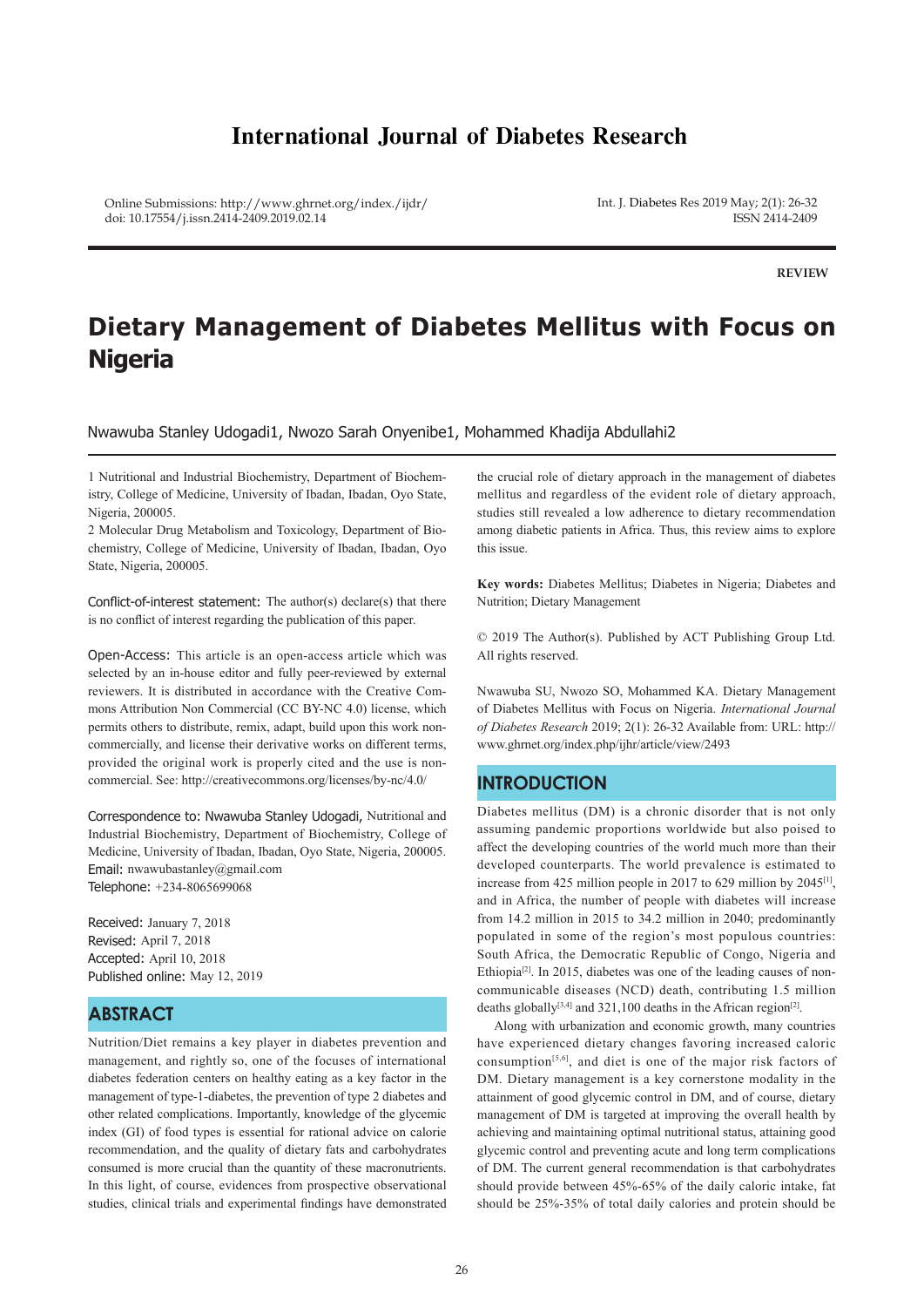$15\% - 20\%$  of total daily calories<sup>[7,8]</sup>. In Nigeria, there is a delusion particularly amongst the diabetic populace that consumption of carbohydrate foods is usually associated with hyperglycemia; hence the popular view that people with DM should either completely avoid carbohydrates or at best take minimal quantities<sup>[8]</sup>.

 It is a well-known fact that DM, being a metabolic, endocrine disorder, is directly connected to carbohydrate, lipid and protein metabolism. As a result, nutrition therapy forms an integral part of diabetes management and diabetes self - management education<sup>[9]</sup>. Medical nutrition therapy has been introduced to guide a systematic and evidence-based approach to the management of diabetes through diet, and its effectiveness has been demonstrated<sup>[10]</sup>. Also, most diabetes guidelines recommend starting pharmacotherapy only after first making nutritional and physical activity lifestyle changes, but this is not always followed in practice globally $[11,12]$ . Additionally, it is commonly believed that diabetes cannot be completely cured, but it may be more easily regulated and controlled with the right diet; and with strict adherence to nutritionist's advice, diabetic patients may be able to significantly improve their quality of life<sup>[9]</sup>.

Nigeria is mainly an agrarian country<sup>[13]</sup>, and in the early nineties, not much was known about DM in Nigeria, and traditionally, people related DM to "curses" or "hexes"[8]. Also, As far back as the beginning of the twentieth century, DM was described by Dr. Cook as being an uncommon disorder in Africa<sup>[8]</sup>. The low incidence of DM then, perhaps, is traceable to dietary habit which was predominated with local foods. In this light of course, it is not beyond reach for diabetic patients to sustain a good dietary habit which in turn will improves the diabetic condition. However, the transition from our local foods to processed foods and junks tends to be a key player in poor dietary habit. In recent times, there has been an exponential increase in the number of established fast food, consequently contributing to availability of unhealthy diets with high calorie content and unhealthy fats<sup>[14,6]</sup>. Another key component in the food system transition has been the saturation of large chain supermarkets, which displace fresh local food and farm shops and serve as a source of highly processed foods, high-energy snacks, and sugary beverages[14,6].

 Diabetes mellitus (DM) is a diverse group of metabolic disorders that is often associated with a high disease burden in developing countries such as Nigeria<sup>[8]</sup>; and most Governments of African countries including Nigeria do not recognize the catastrophic potential of the diabetes epidemic and need to reverse the current trend where DM occupies very low priority in their National Health care agenda, before time runs out<sup>[15]</sup>. Additionally, cross-sectional studies in Africa indicate low adherence to dietary recommendation for macronutrients intake, and fruits and vegetables consumption among diabetic patients<sup>[16,17]</sup>. Similarly, most physicians are not trained in nutritional interventions and this is a barrier to the counselling of patients[11,12], and dietary information is often neglected, even though at least modest attention to diet is needed to achieve adequate glycaemic control<sup>[12,18]</sup>.

 Despite several recommendations and a number of scientific findings on the beneficial role of diet in the management of diabetes, there are still reports on the poor adherence to dietary/ nutritional recommendations amongst people with DM[19,20,8], and dietary management as an aspect of DM care is seen as the turf of the nutritionists and as a result, quite a number of physicians have a poor knowhow on dietary counselling[8]. Thus, this review aims to explore dietary interventions for the management of diabetes mellitus and to highlight various food types suitable for diabetes.

## **METHODOLOGY**

This review was carried out by a comprehensive electronic literature search using PubMed, Google Scholar and google search, using the following key words and their combination: "diabetes and nutrition", "dietary intervention", "diabetes in Nigeria", "glycemic index", "diabetes prevalence" and "dietary recommendation". All works meeting the subject matter were considered, including observational cohort studies, reviews, meta-analyses, organization recommendations, and original articles in animals and humans. Preference was placed on the most recent papers but did not exclude commonly referenced and highly regarded older publications.

#### **Prevalence/Epidemiology of Diabetes in Nigeria**

Researchers have raised alarm over the increasing rate of diabetes among Nigerians; saying over 5.5 per cent of the country's population was suffering from the ailment<sup>[21]</sup>. According to IDF, an estimated 15.5 (9.8-27.8) million adults aged 20-79 years have diabetes in Africa (AFR), representing a regional prevalence of 2.1 (6%). The highest prevalence of diabetes in AFR is between ages 55 and 64. AFR has the highest proportion of undiagnosed diabetes; over two-thirds (69.2%) of people with diabetes are unaware they have the disease<sup>[1]</sup>. Some of AFR's most populous countries have the highest numbers of people with diabetes, including Ethiopia [2.6 (1.1-3.8) million], South Africa [1.8 (1.1-3.6) million], Democratic Republic of Congo [1.7 (1.4-2.1) million], and Nigeria [1.7 (1.2-3.9) million]. About 45.1% of all adults, aged 20-79 years, with diabetes in the region live in these four countries<sup>[1,22]</sup> and in terms of mortality, in 2017, more than 298,160 deaths (6% of all mortality) in AFR are attributed to diabetes with the highest percentage of all-cause mortality due to diabetes in age group 30- 39. Regardless of the obvious huge burden of diabetes faced in Nigeria, Nigeria is still not listed among African countries with largest percentage of healthcare budget allocation. The countries in sub-Sahara Africa with the largest percentage of healthcare budget allocated to diabetes in 2017 are the Seychelles and Comoros<sup>[1]</sup>. However, it is widely perceived that prevalence figures reported by the IDF grossly under-report the true burden of DM in Nigeria, given that they are derived through the extrapolation of data from other countries[23]. Vis-à-vis morbidity, diabetes contributes to the development of heart failure, stroke, renal disease, pneumonia, bacteremia, and tuberculosis  $(TB)^{[24,25,26,27]}$ ; and it is known that people with diabetes are 3 times more likely to develop tuberculosis and approximately 15% of TB globally is thought to have background diabetes as a predisposing factor<sup>[24]</sup>.

 Diabetes has a wide range of prevalence across the country. In the rural areas of Nigeria, diabetes is prevalent in 0%-2% of the population, whereas in the urban regions the figures are much higher at  $5\%$ -10%<sup>[13,28,29]</sup>. The difference in prevalence values is often seen as a result of westernization and demographic transition and the progressive shift in the population from rural to urban centers<sup>[13]</sup>.

#### **Diabetes mellitus and nutrition**

Nutrition/Diet remains a key player in diabetes prevention and management and rightly so, IDF World Diabetes Day campaign in 2015, focused on healthy eating as one of the key factors in managing type 1 diabetes and preventing type 2 diabetes, and also highlighted that unhealthy dietary practices increases the occurrence of type 2 diabetes, related complications and other NCDs[1]. In this light, IDF encouraged using research evidence strategically,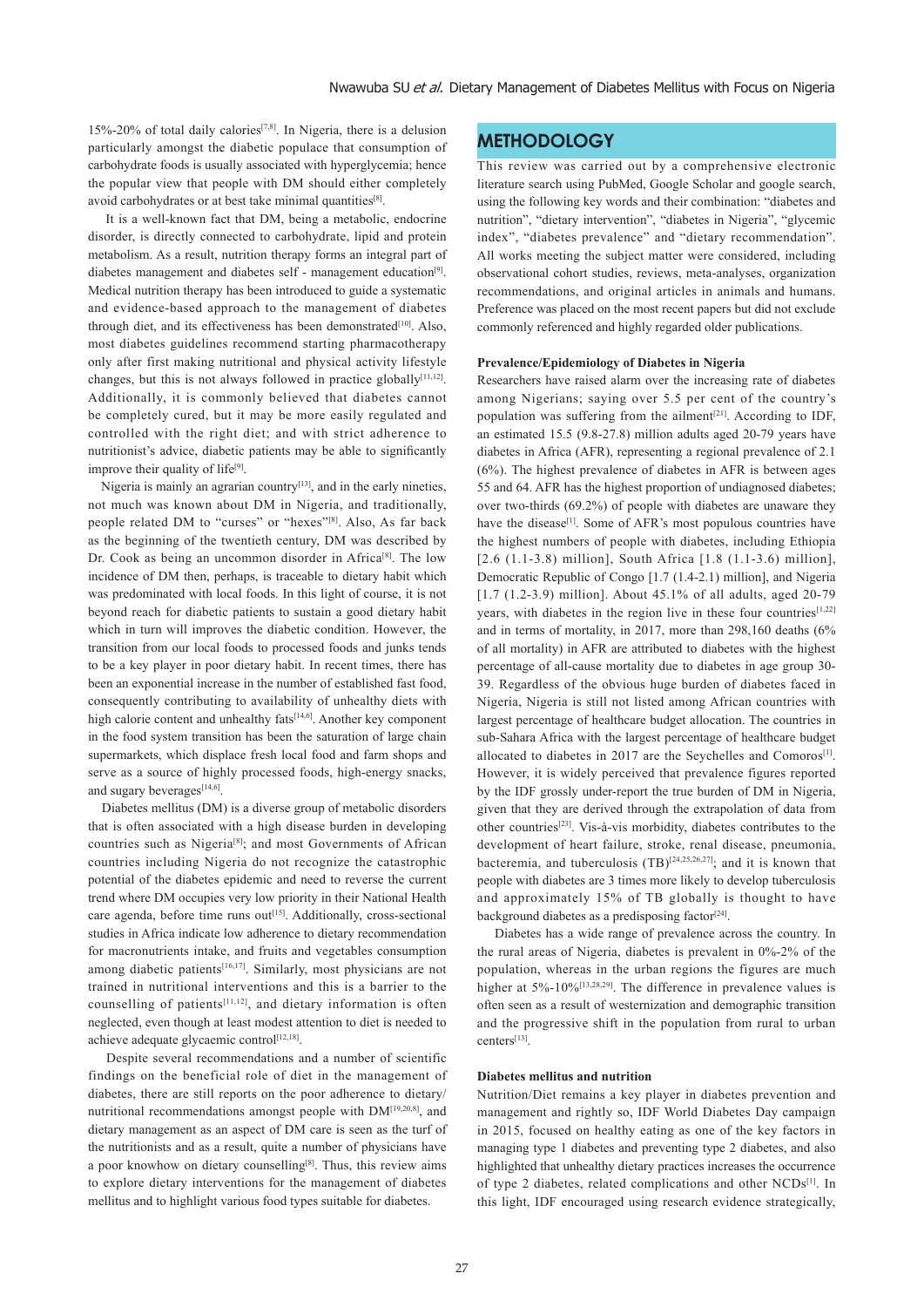adopting an ethical and effective whole-of-society approach in public-private partnership to promote the intake of healthy diet through education and local adaptations of comprehensive lifestyle programs[1]. Nutrition therapy has long been recognized before the era of modern scientific medicine<sup>[30,31]</sup>. Before insulin discovery, a starvation diet of very low caloric content (400-500 calories/day), known as the Allen diet, was commonly used to treat diabetes<sup>[32]</sup>. Another diet with extreme carbohydrate restriction to approximately 2% and very high fat to approximately 70% was used by Elliot P. Joslin for managing diabetes in the  $1920s^{[33]}$ , and at that time, diabetes was commonly defined as carbohydrate-intolerance disease<sup>[30,34]</sup>. Although a high carbohydrate diet has been frequently questioned as a major contributing factor to poor diabetes control and weight gain, little has changed for the past 3 decades<sup>[35]</sup>, and after insulin discovery, the amount of carbohydrates in the diabetes diet evidently was increased to a maximum of 35% to 40% of the total daily caloric intake<sup>[30,36]</sup>.

As reported by<sup>[30]</sup>, in 1994, the American Dietetic Association used the term "medical nutrition therapy" (MNT) to better articulate appropriate nutrition care and process in diabetes management. However, despite recent progress in pharmacologic management of diabetes, MNT remains a crucial tool for achieving optimal glycemic control<sup>[37]</sup>. In the same light, in 2004 WHO/ FAO, emphasized that nutritional intervention is an integral part of diabetes management[16].

 Regardless of the crucial role of nutrition in the management of diabetes, studies revealed a low adherence to dietary recommendation for macronutrients intake, and fruits and vegetables consumption among diabetic patients in Africa<sup>[17,38]</sup>. In the same regards, Low- and middle-income countries (LMICs) face a rapid change in the nutrition transition toward increases in non-communicable diseases, and the resulting major shifts in diet are toward increased refined carbohydrates, added sweeteners,

edible oils, and animal-source foods, and reduced legumes, other vegetables, and fruits, consequently increasing severity of diabetes in LMICs[39]. Although, they still remain a controversy around the right class of food for diabetics.

#### **Dietary carbohydrate and Diabetes**

The role of carbohydrate in the diet of people living with diabetes is an area of much debate, especially with respect to ideal amounts and types of carbohydrate<sup>[40]</sup>. Results from National Diet & Nutrition Survey London as reported by<sup>[41]</sup> revealed that in many countries of the world, cereal and cereal products make the largest contribution to daily carbohydrate intake, principally from white bread, pasta and rice and the biggest source of carbohydrate in the diet is in fact not sugar $[41]$ . Thus, carbohydrate quality is important in terms of glycemic index and fiber, and may have other health benefits; although, the quantity of carbohydrate is a more important predictor of glycemic response<sup>[41]</sup>. However, it is worthy to note that these recommendations (Table 1) may not generally be applicable to people living with diabetes in Africa, particular Nigeria, and perhaps due to regional and genetic variation. Also, there is no final or conclusive evidence for an ideal macronutrient proportion for all patients with T2D, but rather, there is an emphasis on individualization of eating plan<sup>[30,42]</sup>. Again, when referring to common food carbohydrates, the following terms are preferred: sugars, starch, and fiber. Thus, in view of this, it is important to include foods containing carbohydrate, particularly from whole grains, fruits, vegetables, and low-fat milk in the diet of people with diabetes<sup>[43,44]</sup>.

#### **Dietary Fats and Diabetes**

The role of dietary fat has been long studied as a modifiable variable in the prevention and treatment of diabetes and in general, the type (quality) of fat is more important than the amount (quantity)

**Table 1** Recommendations of medical nutrition therapy for diabetes.

|                                                 | <b>ADA 2016 Recommendations</b>                                                                                                                                                                                                                                                                                                                                                                                                                                                                               | <b>Benefits</b>                                                                                                           |
|-------------------------------------------------|---------------------------------------------------------------------------------------------------------------------------------------------------------------------------------------------------------------------------------------------------------------------------------------------------------------------------------------------------------------------------------------------------------------------------------------------------------------------------------------------------------------|---------------------------------------------------------------------------------------------------------------------------|
| <b>Energy Balance</b>                           | Recommend reduced energy intake to promote weight loss in overweight/obese<br>adults.                                                                                                                                                                                                                                                                                                                                                                                                                         | Modest weight loss may improve glycemia,<br>BP, lipids, particularly early in disease process                             |
| Carbohydrates                                   | Recommend carbohydrate intake from veggies, fruits, whole grains, legumes and<br>dairy. Avoid other carbohydrate sources, especially those with added fats, sugar<br>and sodium. Substitute foods with lower glycemic load for those with higher load. Modest improvement in glycemic control<br>Consume at least, Fiber: 25 g/day women; 38 g/day men (14 g fiber/1,000 kcals/day)<br>and $\geq$ 50% of all grains should be whole grains                                                                    |                                                                                                                           |
| Sucrose, Fructose,<br><b>Caloric Sweeteners</b> | Recommend minimizing sucrose intake when substituting for starch. Avoid Reduce risk for weight gain and worsening of<br>displacing nutrient-dense foods. Limit/avoid sugar-sweetened beverages.                                                                                                                                                                                                                                                                                                               | cardiometabolic profile.                                                                                                  |
| Protein                                         | Diabetes without diabetic kidney disease; No ideal intake to improve glycemic<br>control or CVD risk with emphasis on individual goals. Diabetes and macro-or<br>microalbuminuria; reduction of protein intake below daily allowance of 0.8g/kg body  No ideal intake to improve glycemic control.<br>weight not recommended. Do not use carb sources high in protein to treat or prevent<br>hypoglycemia for type 2 diabetes.                                                                                |                                                                                                                           |
| Dietary fats                                    | Recommends alternatives like Mediterranean-style, MUFA-rich eating pattern, < 10%<br>of calories of saturated fats, < 300 mg dietary cholesterol/day of cholesterol, Limit May improve glycemic control, CVD risk<br>as much as possible Trans-fat, Eat fish (particularly fatty fish) $\geq 2$ times/week, and factors. Benefits on lipoproteins, CVD<br>Increase intake of foods with EPA, DHA, ALA rather than low-fat, high carbohydrate prevention, health outcomes.<br>in patients with type 2 diabetes |                                                                                                                           |
| Alcohol                                         | Recommends daily moderation. Women: ≤ 1 drink/day and Men: ≤ 2 drinks/day                                                                                                                                                                                                                                                                                                                                                                                                                                     | Alcohol consumption may increase risk for<br>delayed hypoglycemia, especially if taking<br>insulin, insulin secretagogues |
| Micronutrients                                  | Recommends optimizing food choices to meet recommended micronutrient dietary<br>allowance/intake                                                                                                                                                                                                                                                                                                                                                                                                              |                                                                                                                           |
| Sodium                                          | Recommends Reduced intake to < 2,300 mg/day for Patients with diabetes and<br>hypertension                                                                                                                                                                                                                                                                                                                                                                                                                    |                                                                                                                           |

Abbreviations: ADA, American Diabetes Association; CDA, Canadian Diabetes Association; DASH, Dietary Approach to Stop Hypertension; GI, glycemic index; BP: blood pressure, MUFA, monounsaturated fatty acids; PUFA, polyunsaturated fatty acids; SFA, saturated fatty acids.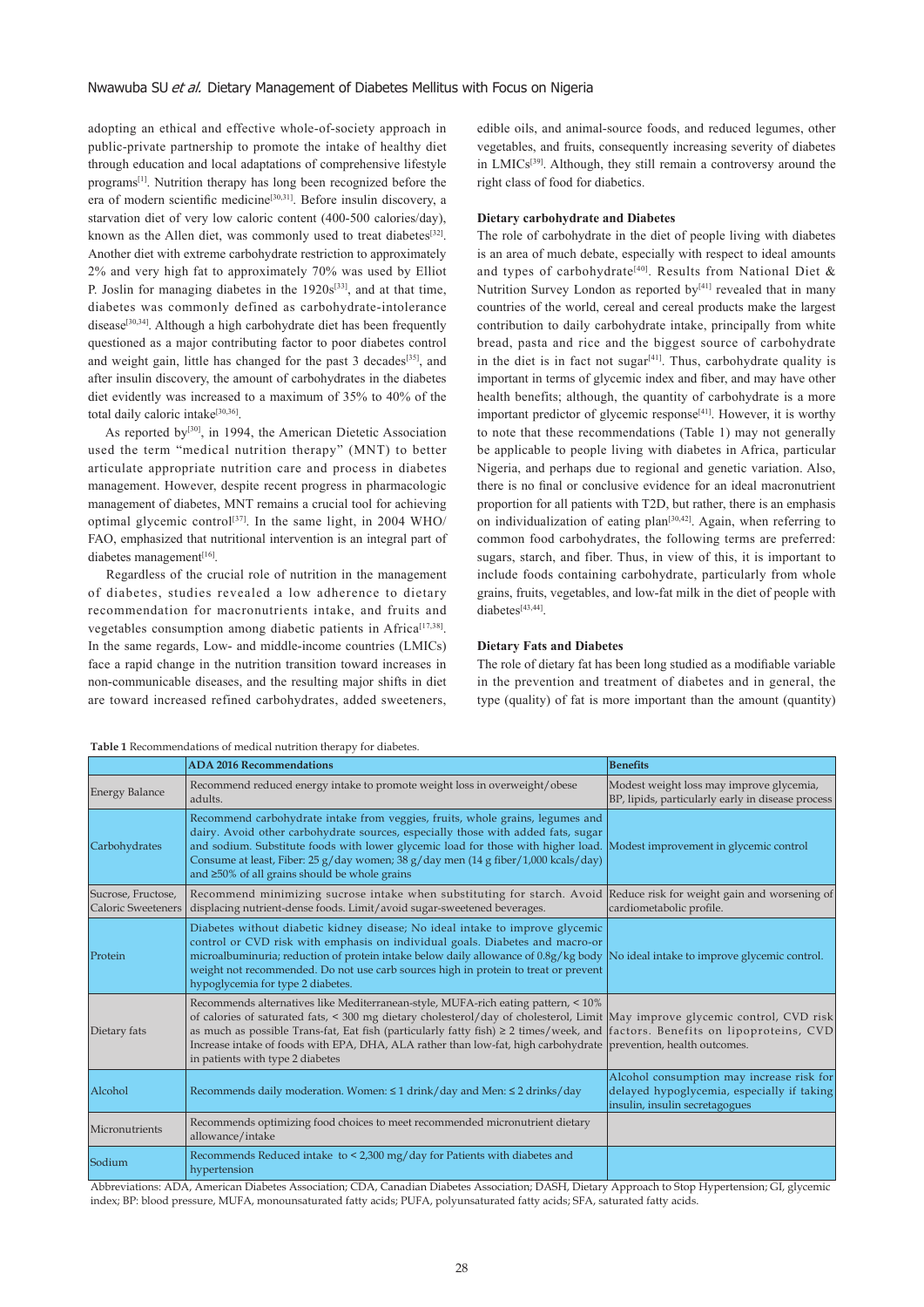of fat intake[30]. This is consistent with the recommendations to limit saturated fat, high fat diet and dietary cholesterol intake as stipulated by the American Diabetes Association<sup>[37,43,45,46]</sup>; American Heart Association<sup>[47]</sup>; and also as shown in table  $1^{[37]}$ . Also, the American Diabetes Association in 2004 reported that, persons with diabetes appear to be more sensitive to dietary cholesterol than the general public<sup>[43]</sup>. The quality of fat is generally specified by the relative content of saturated fatty acid (SFA), monounsaturated fatty acid (MUFA), and polyunsaturated fatty acids (PUFA), including the proportion or amount of essential fatty acids, that is, linoleic acid (LA) and a-linolenic acid (ALA), as well as the proportion or amount of long-chain n-3 fatty acids (n-3 LCPUFA), that is, eicosapentaenoic acid (EPA) and docosahexaenoic acid (DHA)<sup>[48]</sup>.

Fat is a problem for people with diabetes. The more fat there is in the diet, the harder time insulin has in getting glucose into the cells. In the same regard, minimizing fat intake and reducing body fat help insulin do its job much better<sup>[46]</sup>. Fatty acids influence glucose metabolism by altering cell membrane function, enzyme activity, insulin signaling, and gene expression $[49]$ ; and fat containing foods may affect the rise in blood sugar and yield a lower GI than similar foods without  $fat^{[50]}$ . Recent evidence suggests that a diet high in healthy fat, rich in unsaturated fatty acids, such as the Mediterranean dietary pattern, may, in fact, prevent the development of metabolic diseases such as type 2 diabetes mellitus. but also reduce cardiovascular events[51,45].

#### **Dietary Protein and Diabetes**

Dietary proteins are important modulators of glucose metabolism<sup>[52].</sup> However, its role in diabetes still remains an issue of debate. Protein-rich foods increase insulin secretion leading to lowering of postprandial blood glucose concentrations<sup>[50]</sup>. Contrary, a metaanalysis<sup>[53]</sup>, observational studies<sup>[54]</sup>, and original research report<sup>[52]</sup> demonstrated that, the intake of total protein and animal protein was associated with a high risk of T2DM. In high animal protein food, red meat, and processed meat were associated with a high risk of T2DM, while total dairy products, low-fat dairy, and yogurt were associated with a low risk of T2DM, and egg and fish were not associated with a decreased risk of T2DM. In high plant protein food, soy was associated with a low risk of T2DM<sup>[53,54,52]</sup>.

 Examining the role of dietary protein and establishing intake guidelines among individuals with diabetes is complex[55]. The 2014 American Diabetes Association (ADA) recommends (Table 1) an

individualized approach to protein intake and among individuals with impaired renal function, the ADA recommends reducing protein intake to 0.8-1.0 g/kg per day in earlier stages of chronic kidney disease (CKD) and to 0.8 g/kg per day in the later stages of CKD[37,55,46].

# **A key factor in choosing food type for diabetes; Glycemic index**

The glycemic index identifies foods that increase blood sugar rapidly. This handy tool allows for selecting suitable foods that have much less effect on blood sugar levels[46]. The glycemic index (GI) is a measure of the change in blood glucose following ingestion of carbohydrate-containing foods[43]. Glycemic load (GL) reflects more accurately, the glycemic effect, and has been defined as the product of the GI of a particular food item and the available carbohydrate content. Thereby, the potential glycemic effect of a meal may be altered by changing either the GI or the carbohydrate content, consequently affecting the  $GL<sup>[41]</sup>$ . Even though the simple sugar is readily absorbed into the blood stream, resulting in blood sugar elevation, it should still not be the only consideration while making dietary choices for people living with diabetes. In the same regard, the quantity of available carbohydrate in the diet is also a crucial consideration.

 Knowledge of the glycemic index (GI) of food types is essential for rational advice on calorie recommendation<sup>[56]</sup>. Glycemic index is rated on 1 to 100. Foods which raises the blood glucose quickly after meal are known as high glycemic index meals and they are assigned a value of 70 and above, Medium-  $GI = 56-69$ %, while foods which releases glucose slowly into the blood stream are known as low GI foods and their values are 55 and below<sup>[57,58]</sup>. Low GI foods reduce postprandial blood glucose levels and this knowledge can be used in recommending and planning meals for people living with diabetes<sup>[59,60,58]</sup>. It is apparent that food meal type with high glycemic index classification (Table 2) should not be encouraged in the dietary plan for people with diabetes. However, food meals with intermediate GI may sparingly be allowed.

#### **Foods for the management of diabetes mellitus in Nigeria**

The need for functional foods that promote healthy status, including diabetes mellitus is pertinent, going by the increasing prevalence of DM particularly in Nigeria. Some of these functional foods (table 3) commonly used in Nigeria can be incorporated into the dietary plan for people living with diabetes so as to attenuate hyperglycemia

| <b>SN</b>   | <b>Food Type</b>      | Serving Size (g) | (GI)        | (GL)                     | <b>Mode of Analysis</b>   | <b>Classification</b> | <b>Health Status</b>   | <b>Authors</b> |
|-------------|-----------------------|------------------|-------------|--------------------------|---------------------------|-----------------------|------------------------|----------------|
|             | Agidi (Maize)         | 373.13           | 92.30±0.05  | 46.15±3.1                | FBS/Postprandial response | High                  | <b>Healthy Persons</b> | [61]           |
| $ 2\rangle$ | Tuwo Shinkafa (Rice)  | 160.9            | 95.30±1.25  | 47.65±2.2                | FBS/Postprandial response | High                  | <b>Healthy Persons</b> | [61]           |
| 3           | Yam Flour             | 280              | 49.81±10.38 |                          | FBS/Postprandial response | Low                   | <b>Diabetic</b>        | $[56]$         |
| 4           | Cassava Flour         | 205              | 59.34±32.42 |                          | FBS/Postprandial response | Intermediate          | <b>Diabetic</b>        | [56]           |
| 5           | Maize Flour           | 250              | 54.83±26.74 |                          | FBS/Postprandial response | Low                   | <b>Diabetic</b>        | [56]           |
| 6           | Akara (beans)         | 180              | 43.7        | 23.59                    | FBS/Postprandial response | Low                   | <b>Healthy Persons</b> | [62]           |
| 17          | MoiMoi (Beans         | 180              | 41.14       | 17.71                    | FBS/Postprandial response | Low                   | <b>Healthy Person</b>  | [62]           |
| 8           | Abacha (cassava)      | 167              | 84.88       | $\overline{\phantom{m}}$ | FBS/Postprandial response | High                  | <b>Healthy Persons</b> | [63]           |
| $\vert$ 9   | Fufu (cassava)        | 205              | 84.06       | $\qquad \qquad -$        | FBS/Postprandial response | High                  | <b>Healthy Persons</b> | [63]           |
| 10          | Garri (cassava)       | 169              | 92.36       |                          | FBS/Postprandial response | High                  | <b>Healthy Persons</b> | [63]           |
| 11          | <b>Boiled Rice</b>    | 169              | 56          |                          | FBS/Postprandial response | Intermediate          | <b>Healthy Persons</b> | [64]           |
| 12          | <b>Boiled Yam</b>     | 163              | 58          |                          | FBS/Postprandial response | Intermediate          | <b>Healthy Persons</b> | [64]           |
| 13          | <b>Sweet Potatoes</b> | 205              | 62          |                          | FBS/Postprandial response | Intermediate          | <b>Healthy Persons</b> | [64]           |
| 14          | Amala (Yam)           | 50               | 36.8±7      |                          | FBS/Postprandial response | Low                   | <b>Healthy Person</b>  | [65]           |

Abbreviations: FBS: Fasting blood sugar, GI: Glycemic Index, GL: Glycemic Load.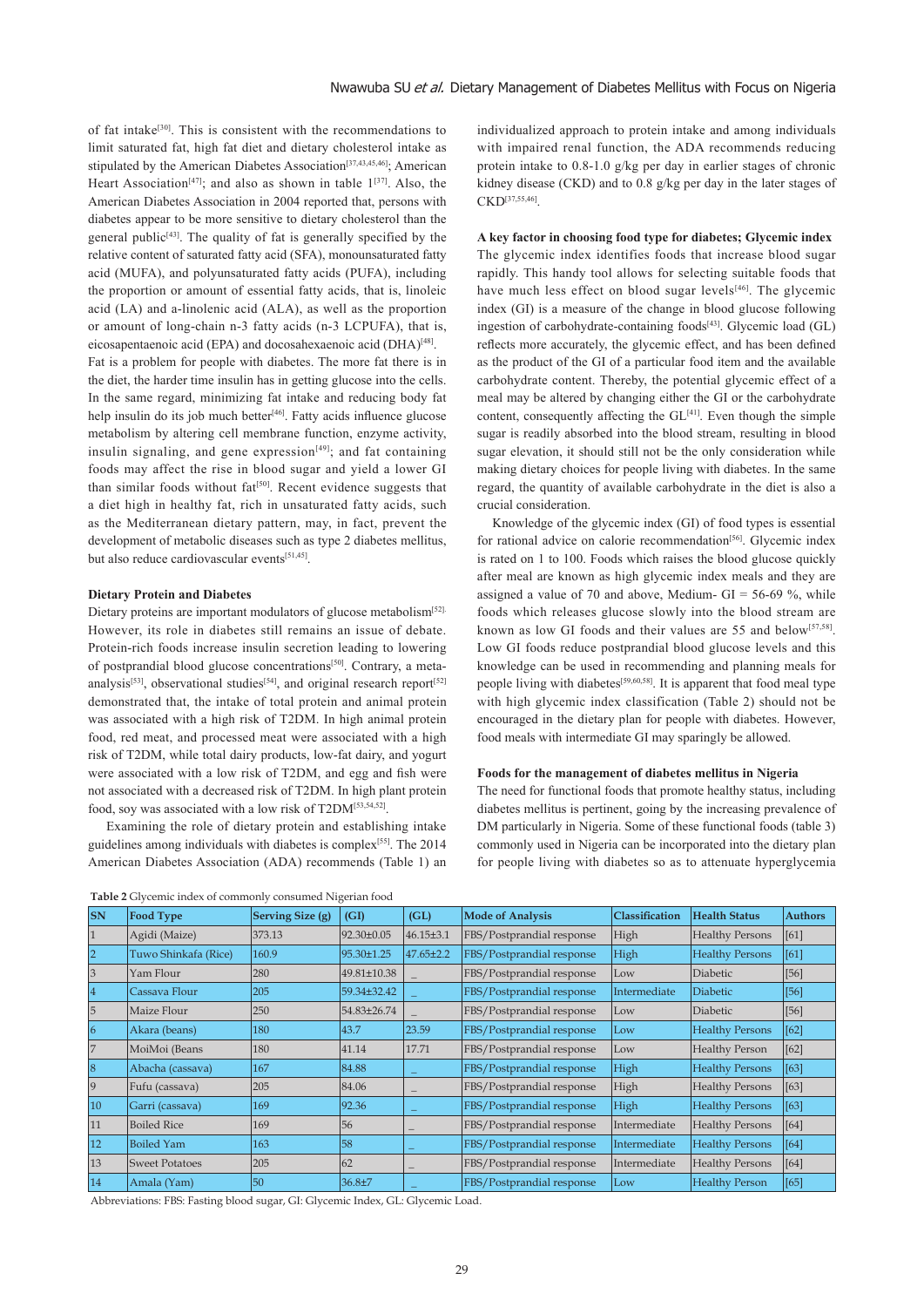| <b>S/N</b>     | <b>Food Types</b>   | <b>Diagnosis</b>                                                                                                              | <b>Type of DM</b> | <b>Mode of Action</b>                                                                                                                                                                                  | <b>Authors</b> |  |  |  |
|----------------|---------------------|-------------------------------------------------------------------------------------------------------------------------------|-------------------|--------------------------------------------------------------------------------------------------------------------------------------------------------------------------------------------------------|----------------|--|--|--|
|                | Oat                 | FBS, HOMA-IR Index & lipid profile Type 2                                                                                     |                   | Contains $\beta$ -glucan which modulates deregulations associated<br>with the metabolic syndrome. Decreases in FBSL, reduces [66, 67]<br>resistant to insulin and improves lipid profile status.       |                |  |  |  |
| $\overline{2}$ | <b>Brown Rice</b>   | FBS, GI                                                                                                                       | Type 2            | Reduction of FBSL and demonstrated a low glycemic index                                                                                                                                                | [68]           |  |  |  |
| 3              | Millet              | FBS & lipid profile.                                                                                                          | Type 1            | Contains high amount of magnesium which helps to increase the<br>levels of adiponectin hormone. Reduces blood sugar levels and [69]<br>enhances lipid profile levels                                   |                |  |  |  |
|                | Okra                | FBS, Lipid profile, HOMA-IR Index,<br>$PPAR-\gamma$ and $PPAR-\alpha$ mRNAs Type 2<br>expression.                             |                   | Down-regulates PPARs genes, attenuates HOMA-IR, stabilizes<br>lipid profile status, improves glucose homeostasis and $\beta$ -cells [70]<br>impairment in diabetes through a PPAR-dependent mechanism. |                |  |  |  |
| 5              | Sorghum             | OGTT, serum glucose conc, insulin<br>levels, PPAR- $\alpha$ , TNF- $\alpha$ & adiponectin Type 2<br>expression, lipid profile |                   | Improves insulin sensitivity via $(PPAR-\gamma)$ from adipose tissue,<br>down-regulates of TNF- $\alpha$ , up-regulates adiponectin, and [71]<br>improves lipid profile status.                        |                |  |  |  |
| 16             | Soybean             | FBS, postprandial glucose, lipid<br>profile & HbA1C                                                                           | Type 2            | Lowers FBS levels, improves lipid profile status and attenuates [72]<br>HbA1C levels.                                                                                                                  |                |  |  |  |
|                | Unripe Plantain FBS |                                                                                                                               | Type 1            | Aids reduction in blood sugar levels                                                                                                                                                                   | $\vert$ [73]   |  |  |  |
| 18             | <b>Bitter</b> leaf  | Blood glucose, PFK, HK, & G6PDH.<br>genes.                                                                                    | Type 1            | simultaneous suppression of gluconeogenesis and potentiation<br>of glucose oxidation via PPP pathway, almost exclusively in the [74]<br>liver                                                          |                |  |  |  |

**Table 3** Readily available foods for the management of diabetes in Nigeria

Abbreviations: FBS: Fasting blood sugar, HOMA-IR: Homeostatic model assessment and insulin resistance, GI: Glycemic Index, OGTT: Oral glucose tolerant test, PPAR-γ: peroxisome proliferator-activated receptor gamma, TNF-α: Tumor necrotic factor alpha, HbA1C: Glycated hemoglobin, PFK: Phosphofructokinase, HK: Hexokinase, G6PDH: Glucose 6 phosphate dehydrogenase.

and enhance the effectiveness of the conventional medication for the management of diabetes. The importance of dietary intervention cannot be over emphasized, as diet plays a critical role in DM.

#### **Recommendations**

Dietary intervention being a key factor in the management of diabetes, we recommend that producers of all marketed processed/ consumable food items in Nigeria should clearly state the glycemic index as part of the nutritional information. Furthermore, dietary management as an aspect of DM care is seen as the turf of the nutritionists and as a result, quite a number of physicians have a poor knowhow on dietary counselling. In this regard, we recommend that professional Nutritionist should be made available at least in local government areas so as to sensitize the general public, retrain health practitioners, and make recommendations on the nutritional needs, especially for those living with DM.

### **CONCLUSION**

Investment in effective diabetes prevention and management has become necessary to battle this global epidemic. It is clear that most of the recommendation for dietary management of diabetes was rationalized by international bodies and as such, a call for various umbrellas of diabetes organizations in Nigeria to further expand research in this regard and consequently stipulate indigenous recommendations to better suit the increasing diabetics population, rather than continual dependence on foreign bodies.

## **REFERENCES**

- 1. International Diabetes Federation. Diabetes atlas. 8th ed. Brussels: International Diabetes Federation. 2017. Available at www. diabetesatlas.org
- 2. International Diabetes Federation. Diabetes atlas. 7th ed. Brussels: International Diabetes Federation. 2015. Available at http://www. diabetesatlas.org.
- 3. Mutyambizi C, Milena P, Lumbwe C, Charles H, and Wim G. Cost of diabetes mellitus in Africa: a systematic review of existing

literature. *Global Health* 2018; **14(1)**: 1-13. [PMID: 29338746]; [DOI: 10.1186/s12992-017-0318-5]

- 4. Wang H, Naghavi M, Allen C, Barber RM, Bhutta ZA, Carter A, et al. Global, regional, and national life expectancy, allcause mortality, and cause-specific mortality for 249 causes of death, 1980-2015: a systematic analysis for the global burden of disease study 2015. *Lancet* 2016; **388(10053)**: 1459-544. [PMID: 27733281]; [DOI: 10.1016/S0140-6736(16)31012-1]
- 5. Hu FB. Globalization of diabetes: the role of diet, lifestyle, and genes. *Diabetes Care* 2011; **34(6)**: 1249-57. [PMID: 21617109]; [DOI: 10.2337/dc11-0442]
- 6. Ley SH, Hamdy O, Mohan V, and Hu FB. Prevention and management of type 2 diabetes: dietary components and nutritional strategies. *Lancet* 2014; **383(9933)**: 1999-2007. [PMID: 24910231]; [DOI: 10.1016/S0140-6736(14)60613-9]
- 7. Franz MJ, Powers MA, Leontos C, Holzmeister LA, Kulkarni K, Monk A, et al. The evidence for medical nutrition therapy for type 1 and type 2 diabetes in adults*. J Am Diet Assoc* 2010; **110**: 1852- 1889. [PMID: 21111095]; [DOI:10.1016/j.jada.2010.09.014]
- 8. Ogbera AO and Ekpebegh C. Diabetes mellitus in Nigeria: The past, present and future. *World J Diabetes* 2014; **5(6)**: 905- 911. [PMID: 25512795]; [DOI: http://dx.doi.org/10.4239/wjd. v5.i6.905]
- 9. Folorunso O and Oguntibeju O. The Role of Nutrition in the Management of Diabetes Mellitus. Diabetes Mellitus - Insights and Perspectives. Publisher: INTECH, 2013; Chapter 5: pp.84 - 94. [DOI: http://dx.doi.org/10.5772/48782]
- 10. Pastors JG, Warshaw H, Daly A, Franz M, Kulkarni K. The evidence for the effectiveness of medical nutrition therapy in diabetes management. *Diabetes Care* 2002; **25(3)**: 608-613. [PMID: 11874956]; [DOI: 10.2337/diacare.25.3.608]
- 11. Lianov L and Johnson M. Physician competencies for prescribing lifestyle medicine. *JAMA* 2010; **304**: 202-3. [PMID: 20628134]; [DOI: 10.1001/jama.2010.903]
- 12. Kahan S and Manson JE. Nutrition counseling in clinical practice: how clinicians can do better. *JAMA* 2017; **318**: 1101-2. [PMID: 28880975]; [Doi:10.1001/jama.2017.10434].
- 13. Fasanmade OA, Dagogo-Jack S. Diabetes Care in Nigeria. *Annals of Global Health* 2015; **81(6)**: 821-829. [DOI: 10.1016/ j.aogh.2015.12.012]
- 14. Popkin BM, Adair LS, and Ng SW. Global nutrition transition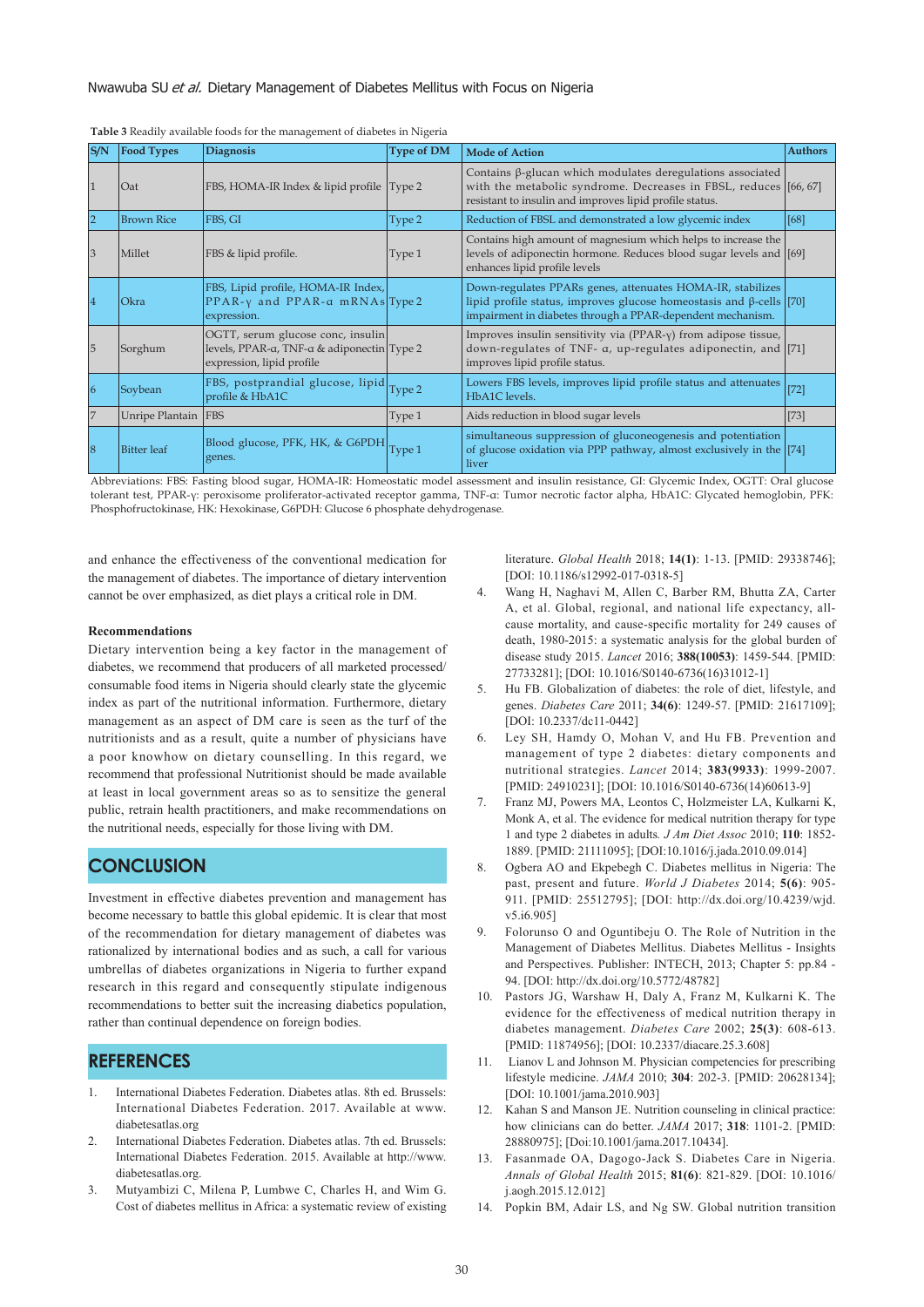and the pandemic of obesity in developing countries. *Nutr Rev*  2012; **70(1)**: 3-21. [PMID: 22221213]; [DOI: 10.1111/j.1753- 4887.2011.00456.x.]

- 15. Oguejiofor O, Odenigbo C, and Onwukwe C. Diabetes in Nigeria: Impact, Challenges, Future Directions. *Endocrinol Metab Synd*  2014; **3(2)**: 1-9. [DOI:10.4172/2161-1017.1000130]
- 16. WHO/FAO. Promoting fruits and vegetables consumption around the world. A joint meeting of WHO/FAO on fruits and vegetables for health improvement kobe, Japan. 2004.
- 17. Oladapo AA, Jude-Ojei BS, Koleosho AT, and Roland-Ayodele MA. Nutritional status and Food consumption patern of Diabetics in owo, Nigeria. *IJRRAS* 2013; **17(2)**: 207-211.
- 18. England CY, Andrews RC, Jago R, Thompson JL. A systematic review of brief dietary questionnaires suitable for clinical use in the prevention and management of obesity, cardiovascular disease and type 2 diabetes. *Eur J Clin Nutr* 2015; **69**: 977-1003. [PMID: 25711954]; [DOI: 10.1038/ejcn.2015.6]
- 19. Abioye-Kuteyi EA, Ojofeitimi EO, Ijadunola KT, Fasanu AO. Assessment of dietary knowledge, practices and control in type 2 diabetes in a Nigerian teaching hospital. *Niger J Med* 2005; **14(1)**: 58-64. [PMID: 15832645]
- 20. Ntui I, Udoh AE, Esiere KS, Essien O, and Egbe ER. The Pattern of Dietary Habits and Glycemic Control of Diabetics in Eastern Nigeria. *PJN* 2006; **5**: 43-45. [DOI: 10.3923/pjn.2006.43.45]
- 21. Ochuko A. Over 5.5 per cent Nigerians suffering from diabetes-- Researchers. Accessed November 21, 2018. Available at https:// www.vanguardngr.com/2018/06/5-5-per-cent-nigerians-sufferingdiabetes-researchers/.
- 22. World Health Assembly. Follow-up to the Political Declaration of the High-level Meeting of the General Assembly on the Prevention and Control of Non-communicable Diseases. Geneva: World Health Organization; 2013.
- 23. Uloko AE, Baba MM, Mansur A, Ibrahim D, Fabian H, Ayekame T. et al. Prevalence and Risk Factors for Diabetes Mellitus in Nigeria: A Systematic Review and Meta-Analysis. *Diabetes Ther* 2018; **9**: 1307-1316. [PMID: 29761289]; [DOI: https://doi. org/10.1007/s13300-018-0441-1]
- 24. Dahiru T, Aliyu AA, and Shehu AU. A review of population-based studies on diabetes mellitus in Nigeria. *Sub-Saharan Afr J Med*  2016; **3**: 59-64. [DOI: 10.4103/2384-5147.184351]
- 25. Ogbera AO, Fasanmade O, and Ohwovoriole AE. An assessment of the disease burden of foot ulcers in patients with diabetes mellitus attending a teaching hospital in Lagos, Nigeria. *Int J Low Extrem Wounds* 2006; **5(4)**:244-9. [PMID: 17088600]; [DOI: 10.1177/1534734606294538]
- 26. Saydah SH, Eberhardt MS, Loria CM, and Brancati FL. Age and the burden of death attributable to diabetes in the United States. *Am J Epidemiol* 2002; **156**: 714-9. [PMID: 12370159]
- 27. Jeon CY, and Murray MB. Diabetes mellitus increases the risk of active tuberculosis: A systematic review of 13 observational studies. *PLoS Med* 2008; **5**:e152. [PMID: 18630984]; [DOI: 10.1371/journal.pmed.0050152]
- 28. Sabir A, Ohwovoriole A, and Isezuo S. Type 2 diabetes mellitus and its risk factors among the rural Fulanis of Northern Nigeria. *Ann Afr Med* 2013; **12(4)**:217-22. [PMID: 24309410]; [DOI: 10.4103/1596-3519.122689]
- 29. Nyenwe EA, Odia OJ, Ihekwaba AE, Ojule A, Babatunde S. Type 2 diabetes in adult Nigerians: a study of its prevalence and risk factors in Port Harcourt, Nigeria. *Diabetes Res Clin* Pract 2003; **62(3)**: 177-85. [PMID: 14625132]
- 30. Osama Hamdy and Mohd-Yusof BN. Nutrition in Diabetes. Clinical review article (Elsevier) 2016; **45(4)**: 799-817. [https:// doi.org/10.1016/j.ecl.2016.06.010]
- 31. Evert AB, Boucher JL, Cypress M. Nutrition therapy recommendations for the management of adults with diabetes. *Diabetes Care* 2013; **36(11)**: 3821-42. [PMID: 24107659]; [DOI: 10.2337/dc13-2042]
- 32. Allen F. Studies concerning diabetes. *J Am Med Assoc* 1914; **13(11)**: 939.
- 33. Hockaday TD. Should the diabetic diet be based on carbohydrate of fat restriction?. In: Turner M, Thomas B, editors. Nutrition and diabetes. London. Libbey; 1981; p. 23-32.
- 34. Joslin EP. 5th edition. A diabetic manual for the mutual use of doctor and patient, vol. 26. Philadelphia: Lea & Febiger; 1934.
- 35. Feinman RD, Pogozelski WK, and Astrup A. Dietary carbohydrate restriction as the first approach in diabetes management: critical review and evidence base. *Nutrition* 2014; **31(1)**: 1-13. [PMID: 25287761]; [DOI: 10.1016/j.nut.2014.06.011. Epub 2014 Jul 16]
- 36. Kannel WB, and McGee DL. Diabetes and glucose tolerance as risk factors for cardiovascular disease: the Framingham study. *Diabetes Care* 1979; **2(2)**: 120-6. [PMID: 520114]
- 37. American Diabetes Association. Foundations of care and comprehensive medical evaluation. *Diabetes Care* 2016; **39(Suppl 1)**:S23-35.
- 38. Pomerleau J and Knai M. Intervention designed to increase adult fruit and vegetable intake can be effective. *Journal of Nutrition*  2005; 135(10):2486-95. [PMID: 16177217]; [DOI: 10.1093/ jn/135.10.2486]
- 39. Popkin MB. Nutrition Transition and the Global Diabetes Epidemic. *Curr Diab Rep* 2015; **15(9)**: 64. [PMID: 26209940]; [DOI:10.1007/s11892-015-0631-4]
- 40. Mann J and Morenga LT. Carbohydrates in the treatment and prevention of type 2 diabetes. *Diabet Med* 2015; **32(5)**: 572-5. [PMID: 25510817]; [DOI: 10.1111/dme.12673]
- 41. Mcardle DP, Duane M, Sian R and Julie Taplin. The role of carbohydrate in diabetes management. *Practical Diabetes* 2016; **33(7)**: 237-242. [DOI:https://doi.org/10.1002/pdi.2048]
- 42. Canadian Diabetes Association. Clinical Practice Guidelines Expert Committee. Canadian Diabetes Association clinical practice guidelines for the prevention and management of diabetes in Canada. *Can J Diabetes* 2013; **37 (Suppl 1)**: S1-212.
- 43. American Diabetes Association. Nutrition Principles and Recommendation in Diabetes. *Diabetic Care.* 2004; Vol: 27 no suppl 1536.
- 44. Ye EQ. Greater whole-grain intake is associated with lower risk of type 2 diabetes, cardiovascular disease, and weight gain. *J Nutr* 2012; **142(7)**: 1304-13. [PMID: 22649266]; [DOI: 10.3945/ jn.111.155325]
- 45. American Diabetes Association. Obesity management for the treatment of type 2 diabetes: Standards of Medical Care in Diabetes-2018. *Diabetes Care* 2018; **41(Suppl. 1)**: S65-S72
- 46. Mohammad Asif. The prevention and control the type-2 diabetes by changing lifestyle and dietary pattern. *Journal of education and health promotion* 2014; **3(1)**: 1-5. [PMID: 24741641] [DOI:10.4103/2277-9531.127541]
- 47. Fox CS, Golden SH, and Anderson C. Update on prevention of cardiovascular disease in adults with type 2 diabetes mellitus in light of recent evidence: a scientific statement from the American Heart Association and the American Diabetes Association. *Diabetes Care* 2015; **38(9)**: 1777-803. [PMID: 26246459]; [DOI: 10.2337/dci15-0012]
- 48. Ursula S, Lotte L, Tine T, Thorhallur I, Ulf R, Matti U et al. Effect of the amount and type of dietary fat on cardiometabolic risk factors and risk of developing type 2 diabetes, cardiovascular diseases, and cancer: a systematic review. *Food & Nutrition Research* 2014; **58**: 25145. [PMID: 25045347]; [DOI: 10.3402/ fnr.v58.25145]
- 49. Risérusa Ulf, Walter CW, and Frank BH. Dietary fats and prevention of type 2 diabetes. *Prog Lipid Res* 2009; **48(1)**: 44-51. [PMID: 19032965]; [DOI: 10.1016/j.plipres.2008.10.002]
- 50. Eleazu CO. The concept of low glycemic index and glycemic load foods as panacea for type 2 diabetes mellitus; Prospects, challenges and solutions. *Afri Health Sci* 2016;**16(2)**: 468-479. [PMID: 27605962]; [DOI: 10.4314/ahs.v16i2.15]